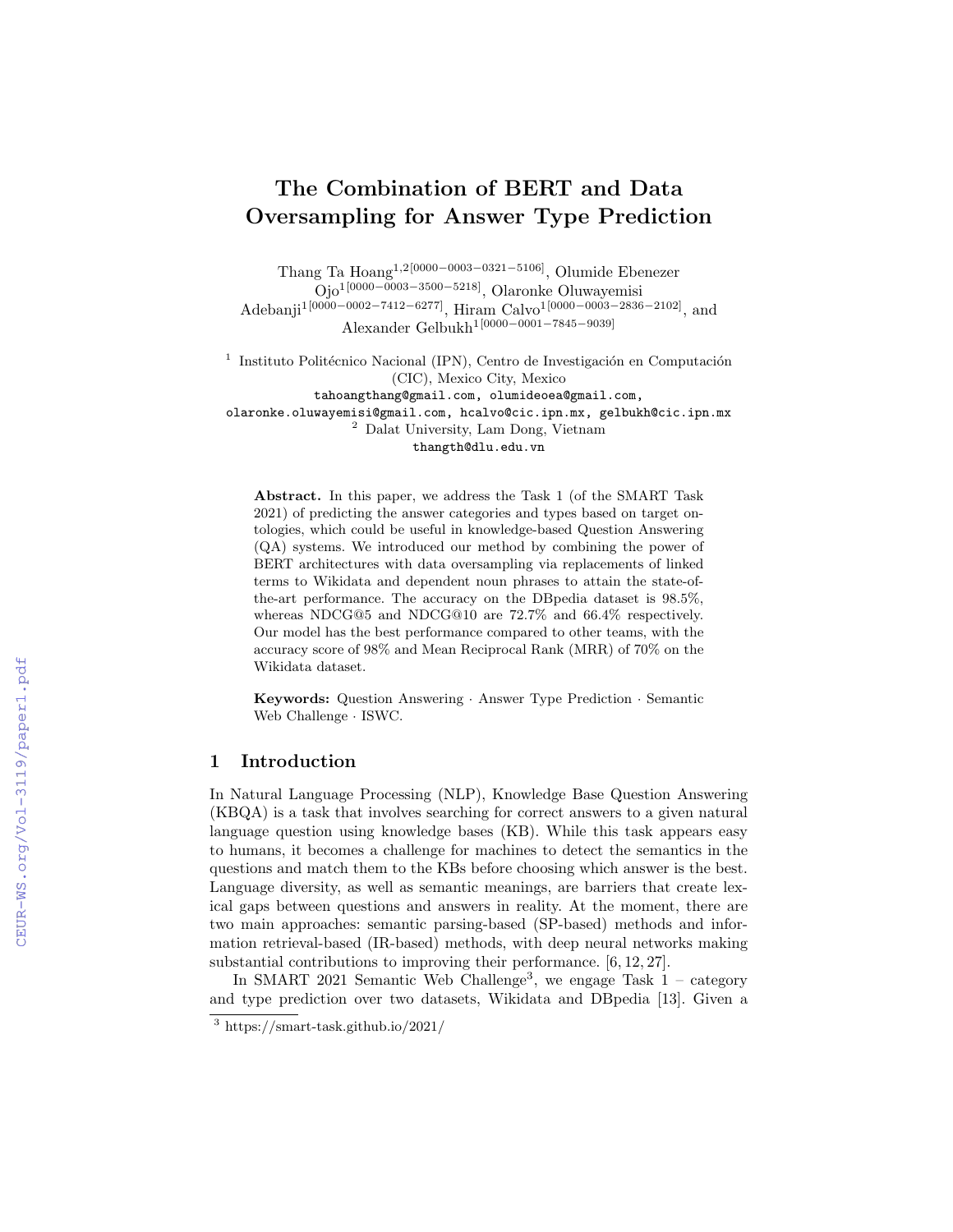natural language question, our task is to build models that can predict answer category and answer type by relying on a set of candidates from a target ontology. There are 3 answer categories, "resource", "literal" and "boolean". If the answer type is "boolean", the answer category will also be "boolean". If the answer category is "literal", the answer type can be either "number", "date" or "string". If the answer category is "resource", the answer type will be an ontology class (DBpedia or Wikidata). Category prediction will be evaluated by accuracy scores across all datasets. A metric lenient NDCG@k [1] (NDCG@5 and NDCG@10) will be applied to the DBpedia dataset, and the Wikidata dataset will be evaluated with a mean reciprocal rank (MRR).

In this paper, we apply BERT classifiers [23] and use an oversampling method based on replacements of linked terms [5] and dependent noun phrases analyzed from the questions on the dataset. The paper is organized as follows: related works will be presented in Section 2, followed by data analysis in Section 3. In Section 4, we go over our methodology about augmenting and dividing the dataset for the training process. Experimental results and error reports with discussions are presented in Sections 5 and 6 respectively. Finally, in Section 7, we focus on certain conclusions and describe further work.

## 2 Related Works

As the task description of this challenge, each question should belong to a unique category class. As a result, category prediction is a multiclass classification problem. On the other hand, type prediction is a multilabel classification in which a given question can have multiple answer types. With answer categories and types predicted, a KBQA system can reduce the searching time for possible answers in the data [24].

If we consider category and type prediction as a problem of text classification, there is a wide range of methods from logistic regression (LG), Naive Bayes or Bayes networks [9] [17], support vector machine (SVM) [16], random forest (RF) [19], k-nearest neighbors (k-NN) [7], to deep networks (CNN, RNN,  $GCN$  [11] [15] and many more hybrid approaches [6, 12, 27]. Due to the large number of types in the corpus, type prediction is sometimes considered a translation task in sequence-to-sequence models [20, 26], where a question is directly inferred to answer types/relations directly or during knowledge validation.

Referring to some of the papers from the previous years' challenge [14, 18, 21], BERT outperformed other approaches in predicting answer categories and types. As a result, we opt to use BERT to tackle the problem.

KBQA corpora are usually imbalanced with numerous natural language questions, including rare questions created from language diversity and human creativity. Therefore, oversampling and undersampling techniques are helpful to reduce popular data and increase rare data until the dataset distribution is more balanced or less biased. There are many methods known for oversampling techniques such as SMOTE [2], ADASYN [8], and data augmentation (EDA [25], GenAug [4], contextual augmentation [10]) for text. In this paper, we employ a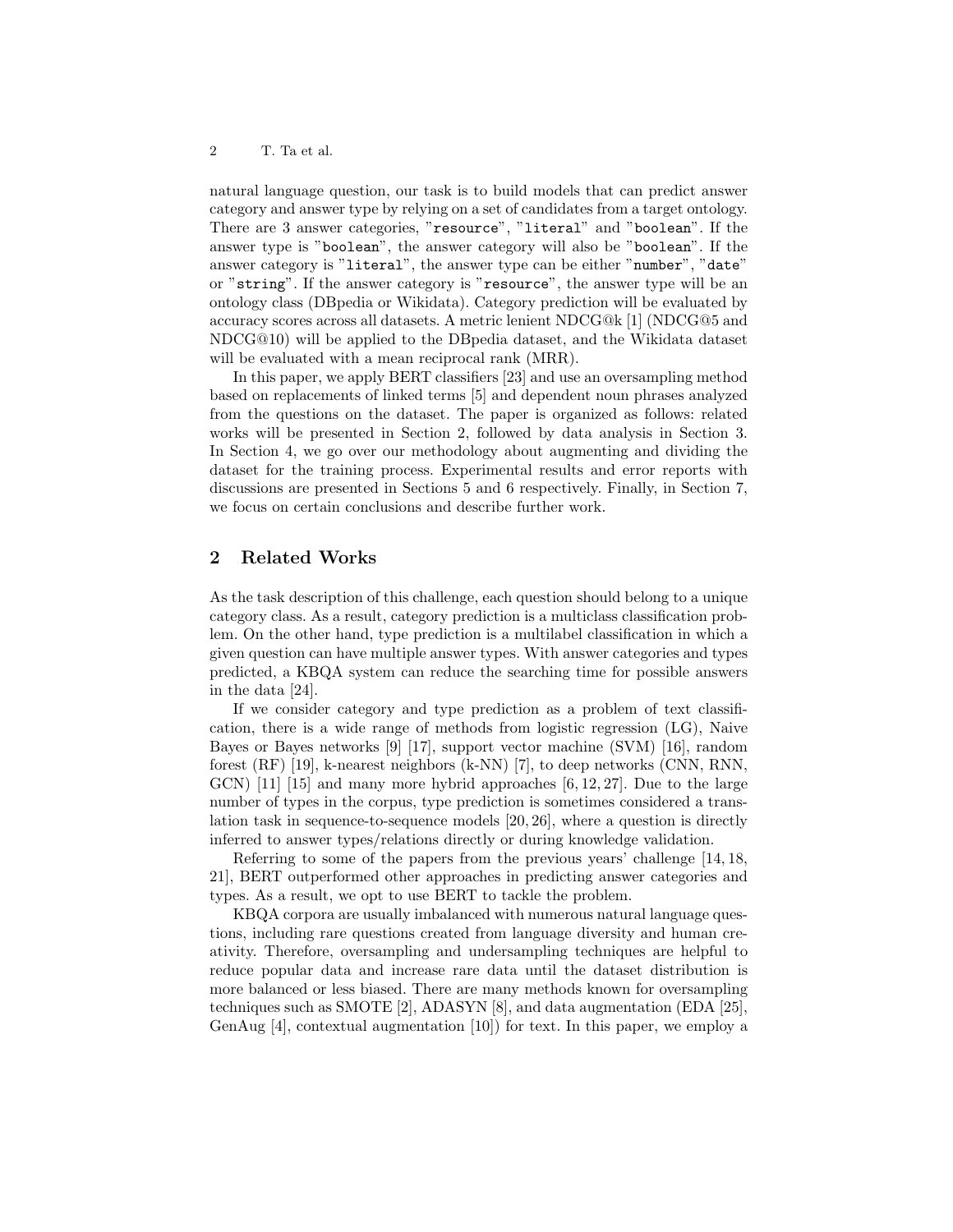simple oversampling technique to limit the number of rare types with fewer than 5 questions. Our technique will replace dependent noun phrases with the roots and terms linked [5] to Wikidata by their aliases. Besides, cross-lingual data augmentation should be applied to improve the questions in different languages as well as overall outcome performance [22].

## 3 Dataset Analysis

To determine the proper approach, we will first do a preliminary analysis of the datasets. Both Wikidata and DBpedia datasets are unbalanced and are classified into three categories: resource, literal and boolean. The resource category accounts for the majority of datasets, followed by literal boolean categories. We conduct some investigations on older datasets, which are not significantly different from newer datasets with noise removed.

In the DBpedia dataset, we found a lot of questions with "empty" or None answer types, as shown in Figure 1. One of the solutions for this problem is that we can use a natural language inference (NLI) approach [3] to infer similar questions, we then can grant new types to these questions. However, we prefer to remove these empty types out of the training models and consider them as noises.



Fig. 1. The distribution of answer categories over 2 datasets: Wikidata and DBpedia. The None category occurs only in the DBpedia dataset.

Type prediction is not difficult with the boolean and literal categories because their answer types are simple. There are only a single type (boolean) for the boolean category and three types: (date, number, and string) for the literal category. In contrast, it is problematic with the resource category because it contains 376 types of DBpedia and 3308 types of Wikidata. To reduce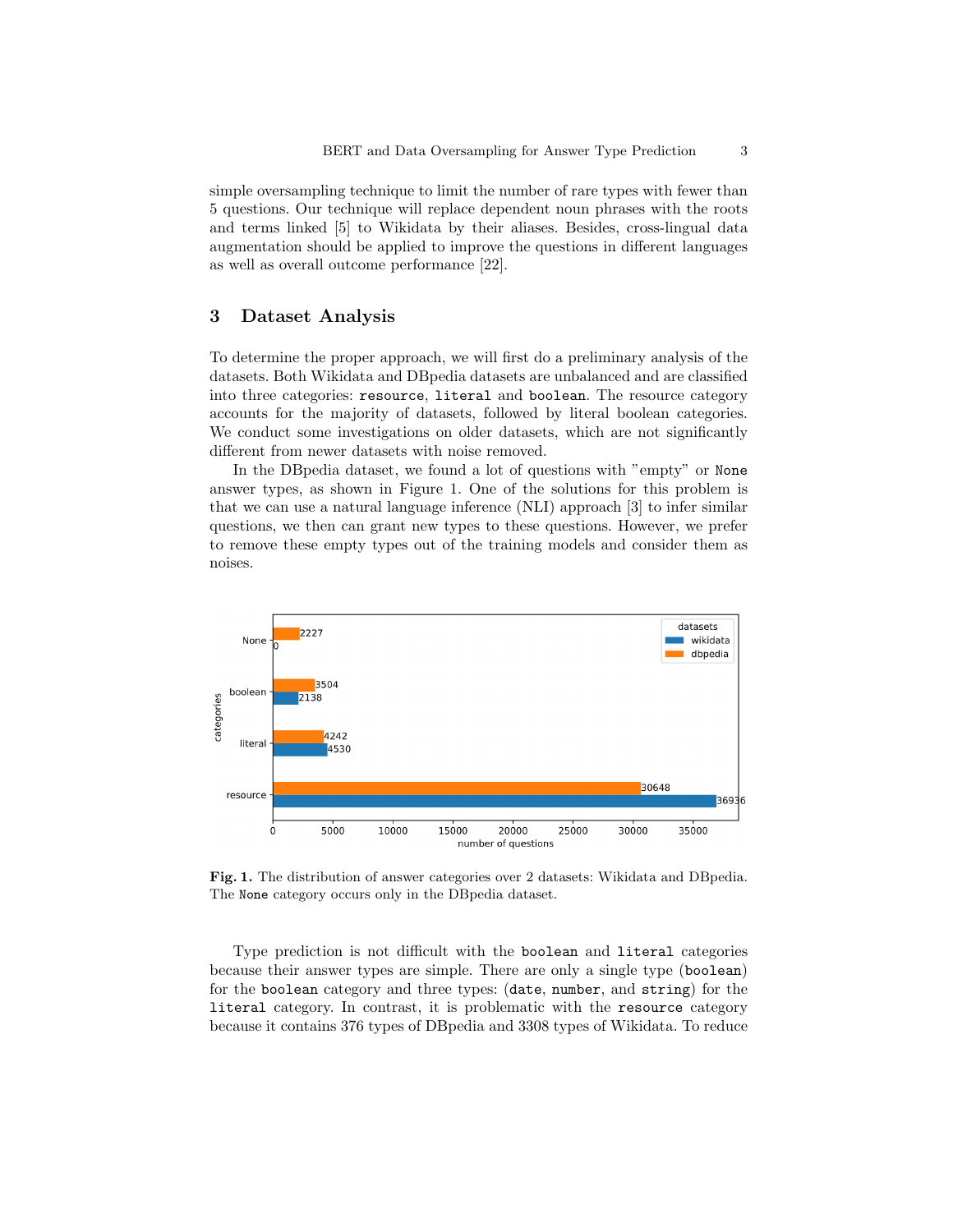

Fig. 2. The distribution of answer types over 2 datasets, Wikidata and DBpedia in 100 first ranked types by the number of questions.

the number of types in Wikidata, we only take the first type of answer that will be used for the experiment. We can also use ontology taxonomy of Wikidata to filter the redundant types (parent-child cases) to get the lesser number of types, but we will not do so in this work.

The imbalanced features in the datasets appear in the answer types as shown in Figure 2. When taking the first type, which is prepared for the training process, we notice that there are still a lot of types with only a few questions. There are 2032 types and 128 types corresponding to Wikidata and DBpedia datasets, respectively, if counting response types with less than 5 questions. Clearly, it is a challenge for text classification methods to detect enough differences between rare types. We debated whether to remove these rare types or keep them because they do not contribute so much to the classification performance. Finally, we decided to keep these types and apply an oversampling technique to increase the number of questions of each type as many as possible, with the expectation that the datasets are less imbalanced than before.

#### 4 Our Methodology

#### 4.1 Preprocessing and Oversampling Methods

For each question, spaCy<sup>4</sup> v.2.3.2 was used to analyze the question structure to get its semantic units, such as question type, subject, main verb (also ROOT), terms (noun phrases, dependent noun phrases) to build the sentence template, and apply entity linking (EL) methods to extract terms connected to Wikidata. For spaCy components, we take en\_core\_web\_1g, STOP\_WORDS, lemmatizer (Lemmatizer, ADJ, NOUN, VERB), and sentencizer pipeline.

 $\frac{4}{4}$  https://spacy.io/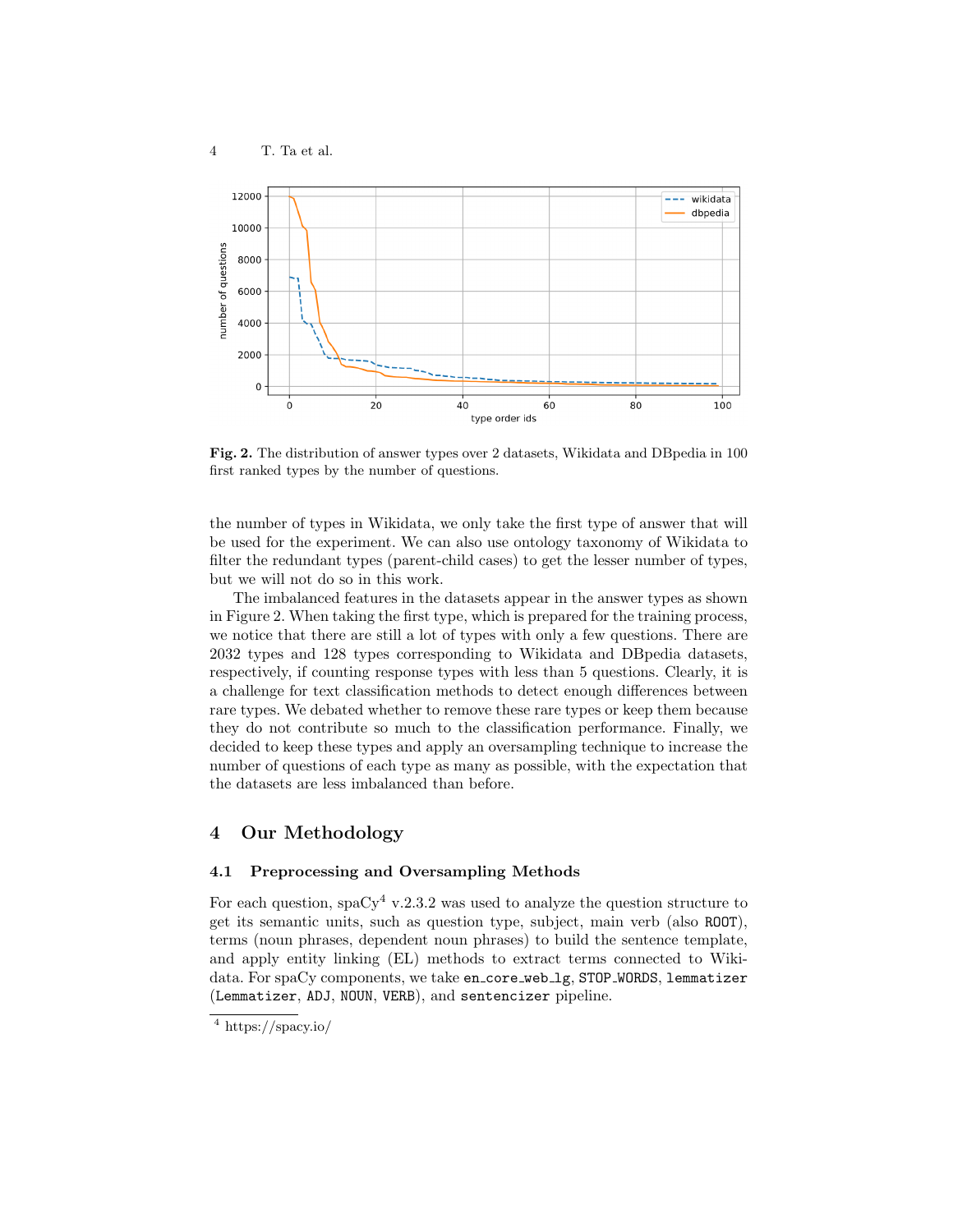The sentence template was built by a greedy algorithm which absorbs all longest terms. First, we rank the terms according to their length. Then, for each term, we search it in the sentence. If found, we put a pair of opening and closing curly brackets  $\{\ldots\}$  around it to form the sentence template. This algorithm will ignore terms that are contained within larger ones.

We realized that the question structure is also useful for Task 2 of this challenge, which involves predicting the relations of questions. To easier understand what we analyzed, take a look at the following example.

```
{
"question": "What periodical literature does Delta Air Lines use
\rightarrow as a moutpiece?",
"category": "resource",
"type": ["publication", "recurring", "intellectual work", "text",
,→ "communication medium", "serial"],
"question_template": "What {periodical literature} does {Delta Air
,→ Lines} {use} as {a mouthpiece}?",
"key_terms": ["periodical literature", "Delta Air Lines", "use",
\rightarrow "a mouthpiece"],
"subject": ["Delta Air Lines"],
"main verb": ["use"],
"entities": ["literature", "a mouthpiece", "mouthpiece"],
"question_type": "what",
"dependent_nouns": ["Delta Air Lines", "periodical
\rightarrow literature",...],
"el_terms": [ "Delta Air Lines": { "wikidata_id": "Q188920",
→ "label": "Delta Air Lines", "aliases": ["DAL", "Delta Air
\rightarrow Lines, Inc."\vert \vert, \vert \ldots \vert \vert,
...
}
```
There are some cases where terms are typos, so grammatical models should be used to correct them. For each term, we depend on the API searching<sup>5</sup> of Wikipedia to fix the typos for terms longer than eight characters. We assume that a short term can lead to a wrong search. In some cases, the result may be a term that is more popular than the term we desire. As a result, we may have a wrong fix that distorts the meaning of the original sentence. In the example, we apply this API to fix the typo moutpiece to mouthpiece.

For the EL methods, we already built APIs for performing ELs using various methods, such as Babelfy, OpenTapioca, Wikifier, and AIDA but we decided to use TagMe, with WAT as an alternative. We gather linked terms to Wikidata which have the link probability higher than 0.9. After that, we apply an oversampling technique over linked terms to increase the number and discrepancy of questions over rare types. We simply replace aliases of linked terms to

<sup>5</sup> https://www.mediawiki.org/wiki/API:Search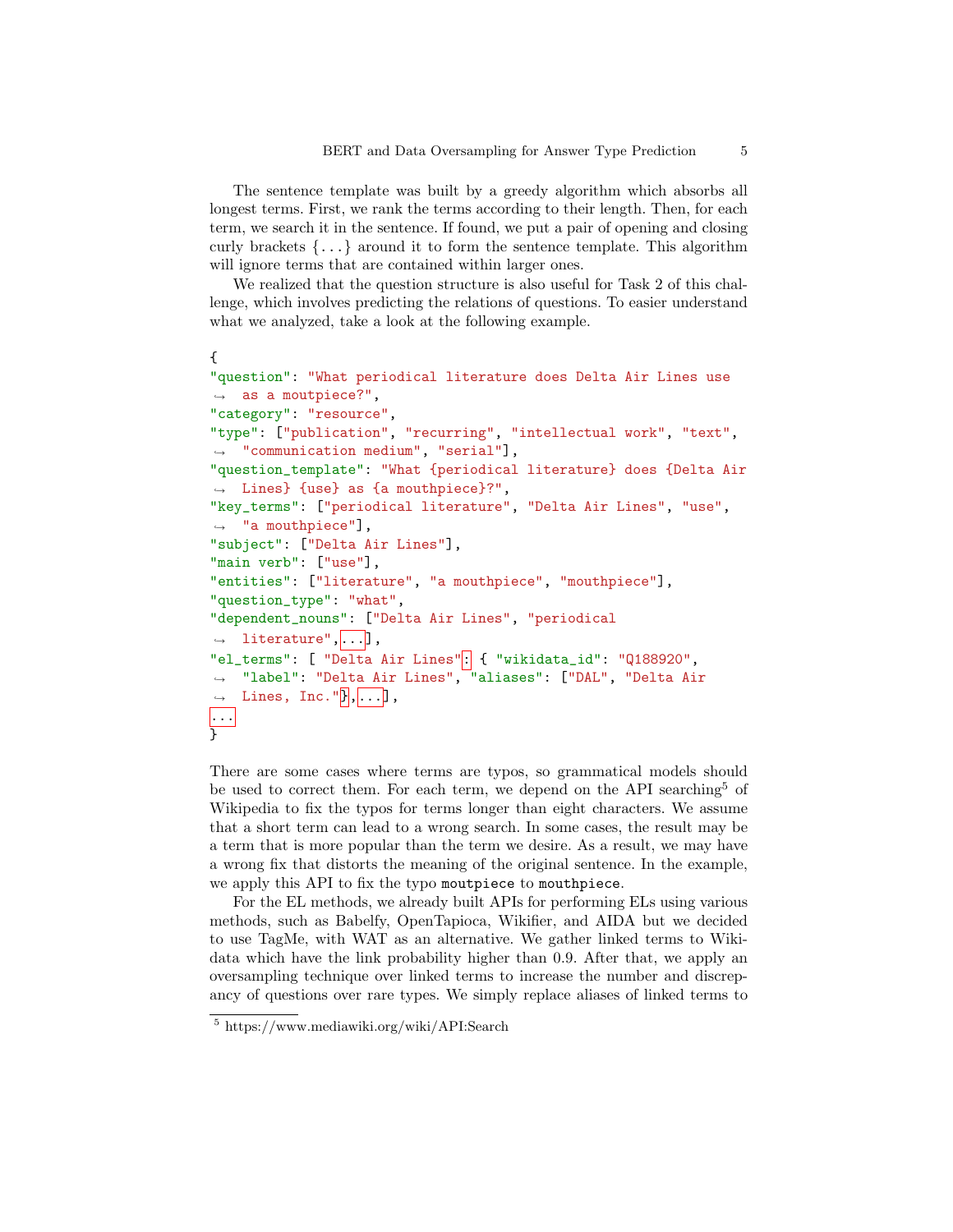6 T. Ta et al.

their labels to create new questions. In the example, we can produce some new questions like:

```
{
"question": "What periodical literature does Delta Air Lines use
\rightarrow as a moutpiece?",
"new questions": ["What periodical literature does DAL use as a
   mouthpiece?", "What periodical literature does Delta Air
   Lines, Inc. use as a mouthpiece?","What literature does Delta
    Air Lines use as a moutpiece?",...],
\rightarrow\hookrightarrow\hookrightarrow...
\overline{ }
```
Table 1. The comparisons between original and extended datasets. There are 376 types in DBpedia datasets and 3308 types in Wikidata datasets. The number of rare types is counted for the answer types with fewer than five questions.

|                                       | Original datasets |      | Extended datasets |                                           |
|---------------------------------------|-------------------|------|-------------------|-------------------------------------------|
|                                       |                   |      |                   | Questions Rare types Questions Rare types |
| $ DB$ pedia $ 40621$                  |                   | 128  | 126872            | 77                                        |
| $ \mathbf{W}$ ikidata $ 43604\rangle$ |                   | 2032 | 150077            | 1180                                      |

We generated more questions by replacing key terms to their roots, such as periodical literature to literature. We assume that by using these replacements, the models will be able to deal with the new data more effectively.

By using our strategy, we were able to adjust the number of questions and rare types between the original and extended datasets, as shown in Table 1. For each question, we only count single types rather than flattening type lists into strings. In comparison to the original dataset, the new datasets have nearly three times more and less in roughly half of rare types than the original dataset. The number of questions and answer types changes slightly when we apply some minor preprocessing measures before the training process.

#### 4.2 Data Training and Models

According to our initial experiments, we decided to split our datasets into two groups (D1 and D2) each of which will be trained by two BERT models, one for category prediction (also type prediction for the literal and boolean categories) and the other for type prediction of the resource category. In total, we have four BERT models for two datasets (two for DBpedia and two for Wikidata).

– D1: These datasets are used for category prediction and type prediction for the boolean and literal categories. They are flattened into 5 categories: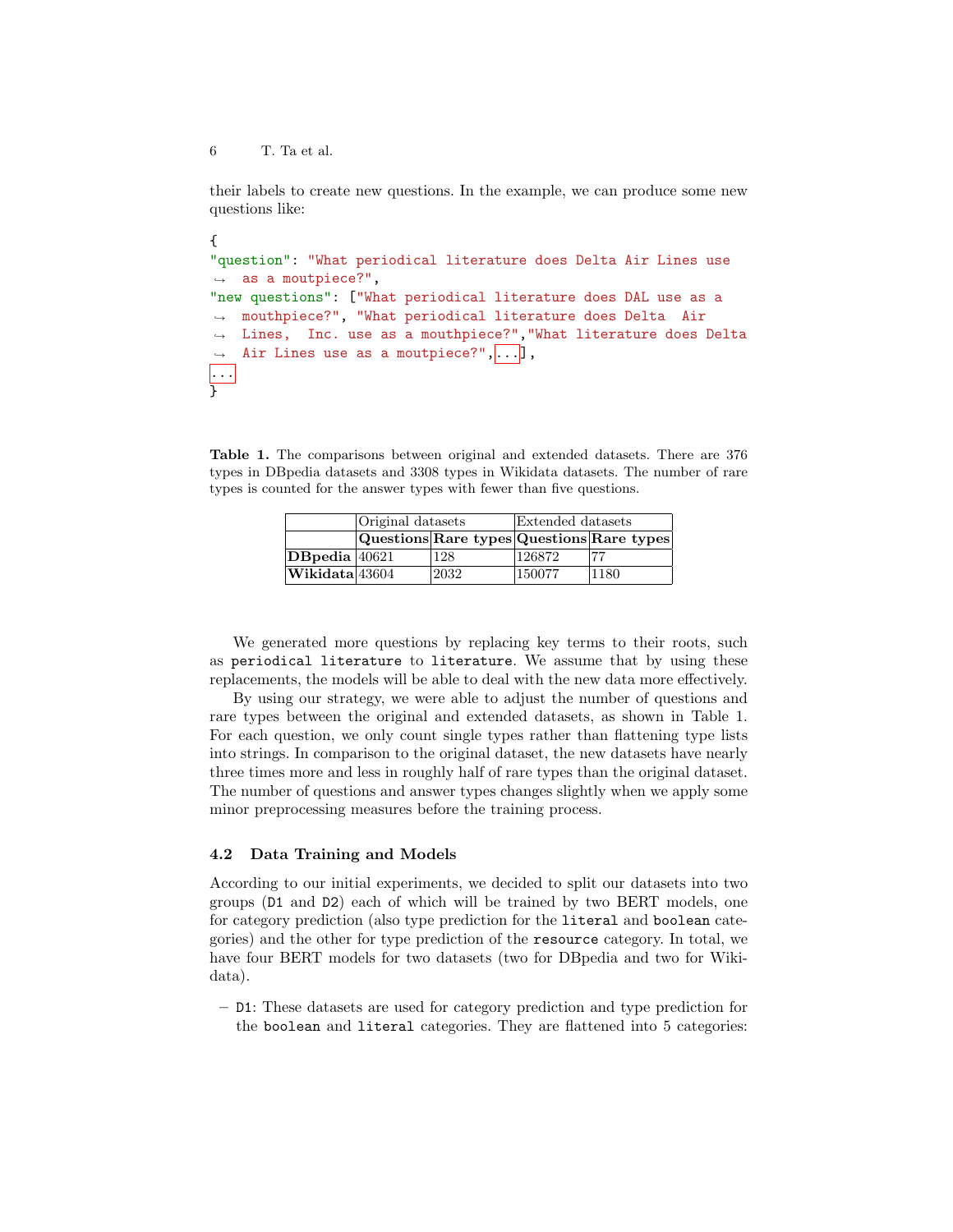boolean, literal-date, literal-number, literal-string, and resource as seen in the work of Setty and co-authors [21]. We only use the boolean and literal categories in the extended data, not the resource category, because it already takes the majority of the original datasets.

– D2: These datasets contains the questions belonging to the resource category as well as their new questions generated from our oversampling method. We will not present the graph distribution of answer types for questions, in which the number of questions drops sharply from the popular to rare types.

We adapt BERT pre-trained models to a specific task, in this case text classification. We set dropout with  $p = 0.1$  and use linear regression to fit hidden size to n\_classes. In training process, we also use cross-entropy loss and Adam optimization with learning rate = 2e-5. Other hyperparameters are  $MAX$  LEN = 192, RANDOM SEED = 42, and BATCH SIZE = 8. We use a small value of BATCH SIZE due to the limited resources on our server.

Table 2. The training data of D1 datasets.

| Dataset Boolean Literal |       | Literal | Literal        | Resource Total |       |
|-------------------------|-------|---------|----------------|----------------|-------|
|                         | date  | number  | $\vert$ string |                |       |
| $DBpedia$ 11274         | 12957 | 5207    | 15035          | 30648          | 65121 |
| Wikidata 10207          | 14391 | 4124    | 7548           | 36936          | 73206 |

Table 3. The training data of D2 datasets. Rare types are counted for types having less than 5 samples.

|                 |      |      | Dataset Questions Types Rare types Type flatten |
|-----------------|------|------|-------------------------------------------------|
| DB pedia 76550  | 1224 | 1588 | Yes                                             |
| Wikidata 113807 | 1860 | 832  | No                                              |

Table 2 shows the total number of types and rare types in the DBpedia and Wikidata datasets. We take all types of the DBpedia dataset and flatten type lists as strings for the training process because the metric NDCG@k was used. For example, list ["publication","recurring",...,"serial"] will be converted to string "publication,recurring,..., serial". In contrast, the Wikidata dataset is ranked by an MRR score, so we only take the first type (single type) of each question. A type that is in a higher position in the lists is assumed to contribute to a higher overall MRR score.

By comparing Table 1, the numbers of types of DBpedia datasets has changed as a result of type flattening and somewhat has a data correlation with those of Wikidata datasets in Table 2. This offers a fair enough way to evaluate models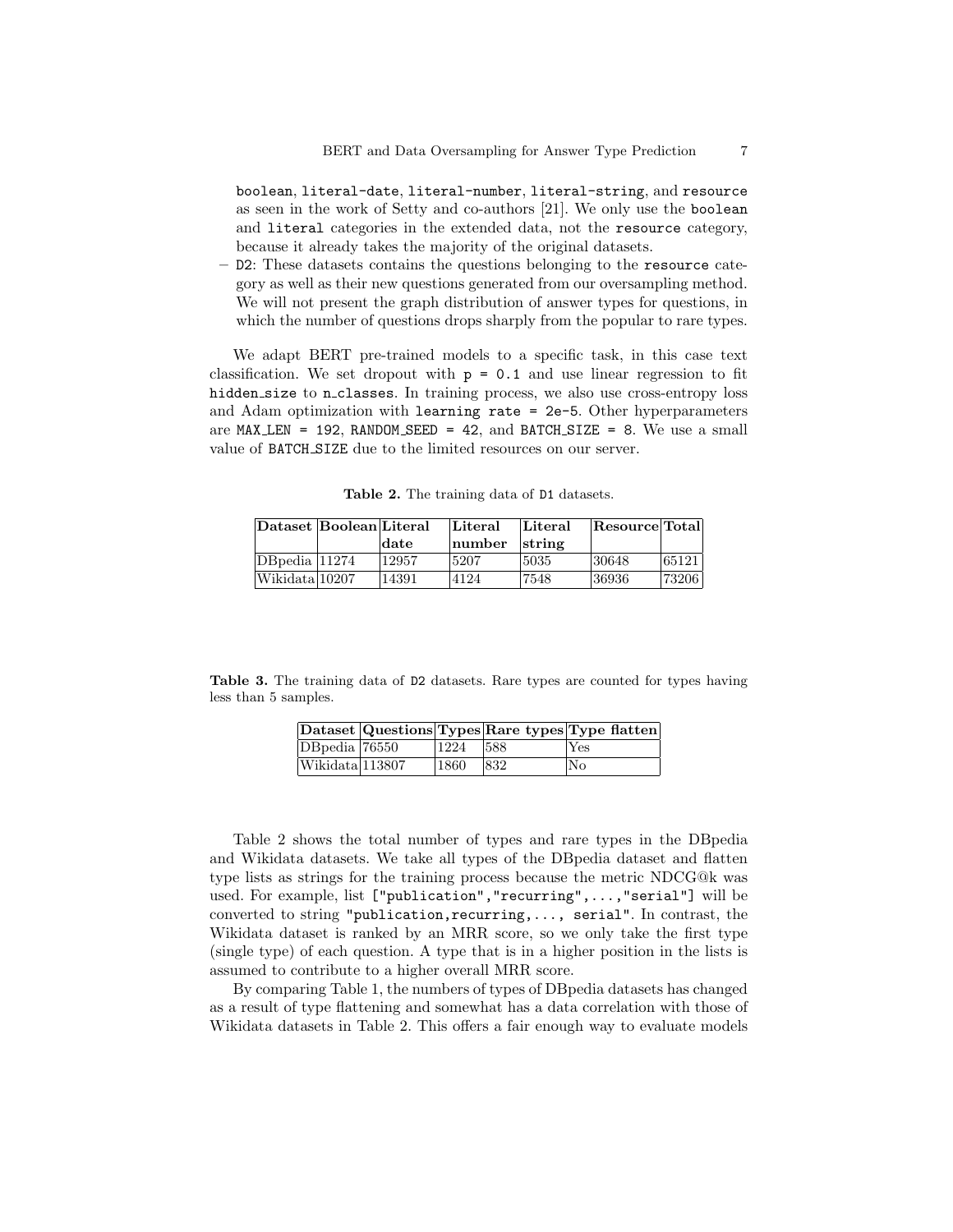across both DBpedia and Wikidata datasets if the same metric is used. Meanwhile, the numbers of types of Wikidata datasets are now slightly reduced via the oversampling step.

## 5 Experiments

#### 5.1 Category and Type Prediction of Boolean and Literal **Categories**

We apply bert-based-cased<sup>6</sup> to D1 datasets to predict the categories and types (only for the literal and boolean categories) over questions. As previously stated, the questions are divided into five categories: boolean, literal-date, literal-number, literal-string, and resource. By this way, the model can predict not only the answer category but also the answer type for questions which belong to the literal category and the boolean category. The only thing left to accomplish is to predict the answer types of questions in the resource category. This task will be completed in the following section.

We split  $D1$  datasets into three subsets: train test, test set, and validation set, in the ratio 8:1:1. After 10 epochs, we will save the best model based on the highest validation accuracy. Since the organizers do not initially provide us with the golden label set, we decide to use validation sets extracted from the original datasets.

Table 4. The training results of D1 datasets on category prediction.

|                             | Dataset Train acc Test acc Val acc |       |                 |
|-----------------------------|------------------------------------|-------|-----------------|
| DBpedia 0.999               |                                    | 0.998 | 0.993           |
| Wikidata <sup>[0.999]</sup> |                                    | 0.997 | $ 0.990\rangle$ |

Table 4 shows that the accuracy scores of the Wikidata and DBpedia datasets are very high, as declared in previous works of the last year challenge. Our findings confirm that BERT models perform exceptionally well in predicting answer categories in KBQA systems.

#### 5.2 Type prediction for the resource category

The previous section discusses type prediction of answers over the literal and boolean categories. In this section, we do the same thing, but for the type prediction of the resource category. We also apply bert-based-cased over D2 datasets for answer types. As with D1, we divided D2 into three subsets: training, testing and validation set with the ratio 8:1:1. Even though we apply an oversampling method to the original dataset, as described in Section 3.2, there are many rare types with fewer than five questions in the datasets.

<sup>6</sup> https://huggingface.co/bert-base-cased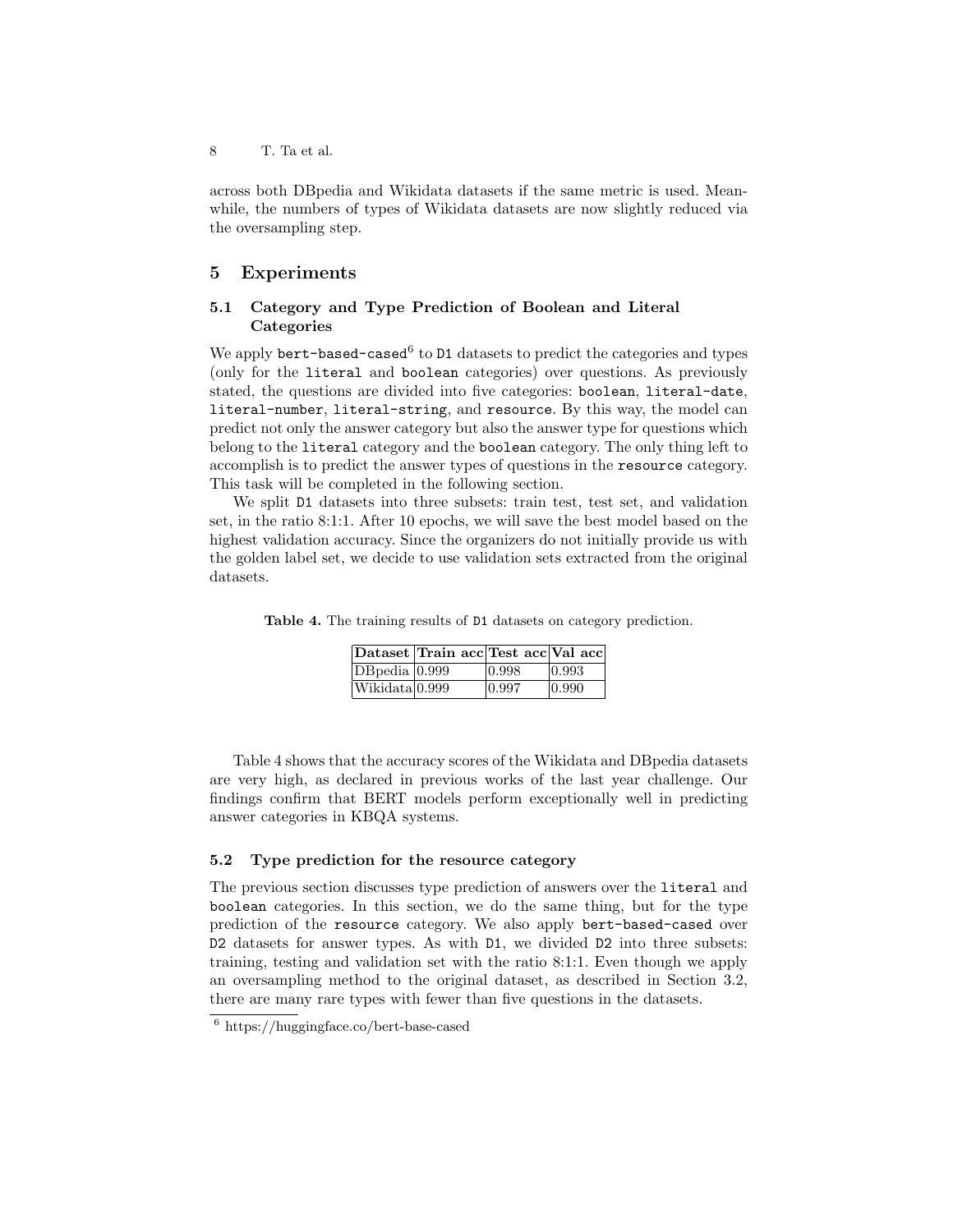Table 5. The training results of D2 datasets on the type prediction over the resource category.

|                | Dataset  Train acc Test acc Val acc |       |                 |
|----------------|-------------------------------------|-------|-----------------|
| DBpedia 0.995  |                                     | 0.981 | $ 0.949\rangle$ |
| Wikidata 0.991 |                                     | 0.985 | 0.950           |

Table 5 shows the evaluation metrics on D2 datasets after at least 15 epochs. Our suggestion is to train until train acc is at the highest value as possible to maximize the model's ability to learn the rare types.

#### 5.3 Compare with the organizers' results

Even though we achieve optimistic results from training data steps, we must work on the test sets offered by the organizers to have the final evaluations. We consider these sets as holdout sets, providing samples that do not appear mostly in the training data. The category prediction will use accuracy scores as the metric to evaluate our models. The metric lenient NDCG@k (NDCG@5 and NDCG@10) will be applied to evaluate the performance of the type prediction on the DBpedia dataset, whereas the MRR score will be used for the Wikidata dataset.

| <b>Team</b>      |       |       | Accuracy NDCG@5 NDCG@10 |
|------------------|-------|-------|-------------------------|
| Chaeyoon         | 0.984 | 0.842 | 0.854                   |
| Bhargay          | 0.985 | 0.825 | 0.790                   |
| Remzi            | 0.985 | 0.725 | 0.704                   |
| Our team $0.985$ |       | 0.727 | 0.664                   |
| Nadine           | 0.991 | 0.734 | 0.658                   |
| Aleksandr        | 0.991 | 0.643 | 0.577                   |

Table 6. The final evaluation metrics on the DBpedia dataset by teams.

Table 7. The final evaluation metrics on the Wikidata dataset by teams.

| Team            | $ {\rm Accuracy} {\rm MRR} $ |      |
|-----------------|------------------------------|------|
| Our team $0.98$ |                              | 0.70 |
| Remzi           | 0.98                         | 0.66 |
| Nadine          | 0.99                         | 0.45 |
| Aleksandr       | 0.98                         | 0.43 |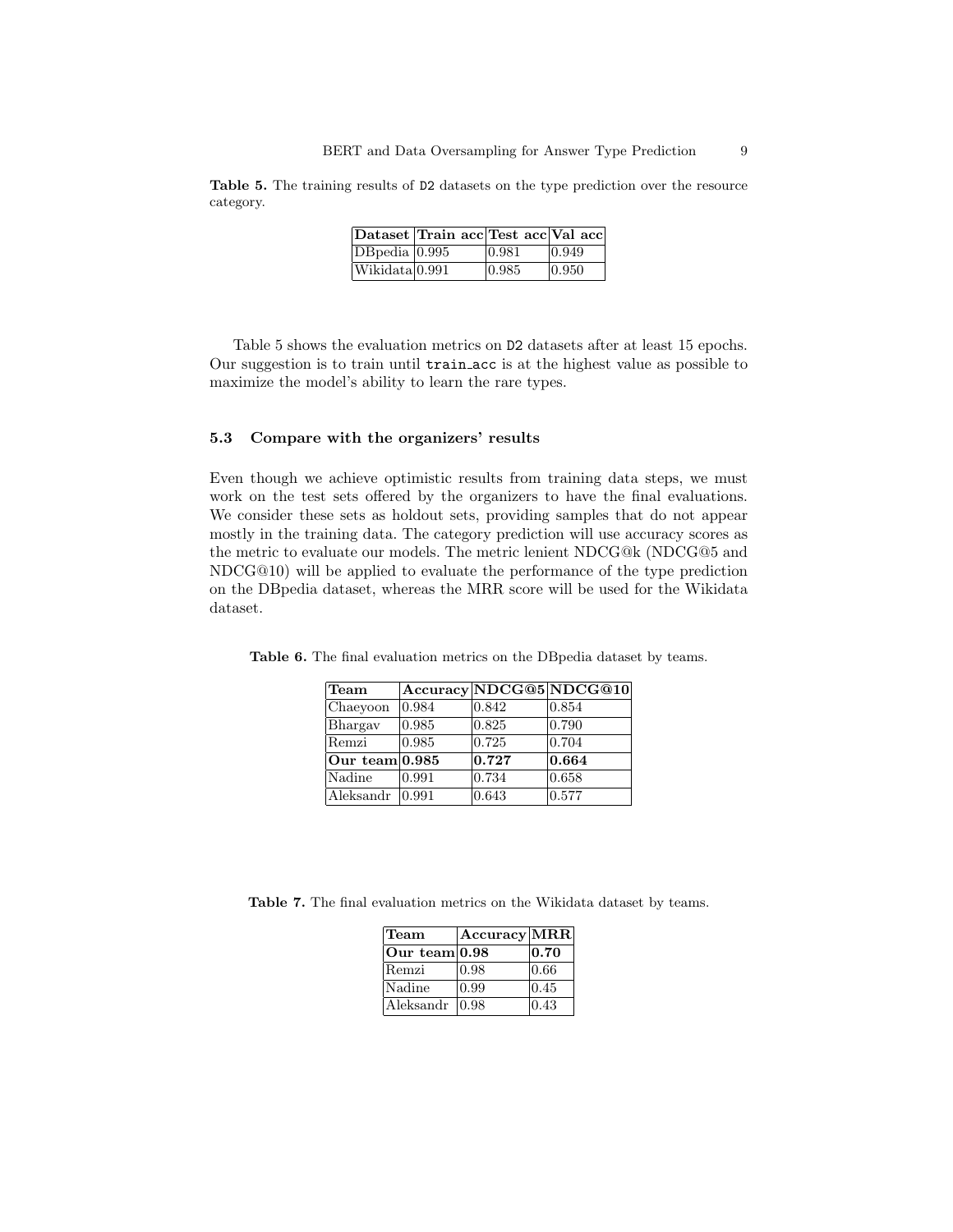10 T. Ta et al.

In Table 6, we obtained the accuracy score of 98.5%, NDCG@5 of 0.727, and NDCG@10 of 0.664 for the DBpedia dataset. When compared to the best performance, our results are among the best and quite competitive. Meanwhile, our method performs best on Wikidata, with an accuracy of 98% and MRR of 0.7 as shown in Table 7.

#### 6 Error Reports and Discussions

When working with the old datasets, we detect a tiny number of errors relating to null answer types or the improper agreement between questions and answer types. Some questions are too short and can not be analyzed precisely to get semantic units, while others are too long. We consider them all as noises and filter them out before training the data.

Our analysis of question structure is not always correct. In some cases, we are unable to obtain the necessary information, such as the question type, subject, main verb, etc. The parsing method occasionally detects wrong dependent nouns as shown in Table 8. In the first example, the term 's husband leads to generate a new wrong question "Who is the child of Ranavalona Ihusband?" when replacing 's husband by husband (considered as the noun root). As a result, we must avoid all replacements on possessive nouns containing 's. The second example has no effect on the replacements, but the parsing cannot split the long term right ascension of malin 1 into two smaller terms, right ascension and malin 1 to produce new questions.

| Example 1 |                                                                                         |  |  |
|-----------|-----------------------------------------------------------------------------------------|--|--|
| question  | Who is the child of Ranavalona I's husband?                                             |  |  |
| key_terms | "the child", "Ranavalona I", " <mark>s husband"</mark>                                  |  |  |
|           | question_template Who is {the child} of {Ranavalona I}{'s husband }?                    |  |  |
| Example 2 |                                                                                         |  |  |
| question  | Is the right ascension of malin 1 less than 15.1398?                                    |  |  |
| key_terms | " right ascension of malin 1", "15.1398"                                                |  |  |
|           | question_template Is the $\{$ right ascension of malin 1 $\}$ less than $\{15.1398\}$ ? |  |  |

Table 8. Two examples with errors in detecting wrong key terms.

Replacing dependent noun phrases in the creation of new questions does improve the accuracy of category prediction. However, our intuition tells us that we can distort the meaning of questions even in the least aspect. As a result, this may affect type prediction. We thus avoid applying this task to any dependent noun phrases that are fewer than 8 characters long. We assume that the longer phrases can keep the original meaning better. Since we only take linked terms to Wikidata with those that have a link probability score over 0.9, we may leave a lot of other helpful but equally correct linked terms with lower probabilities.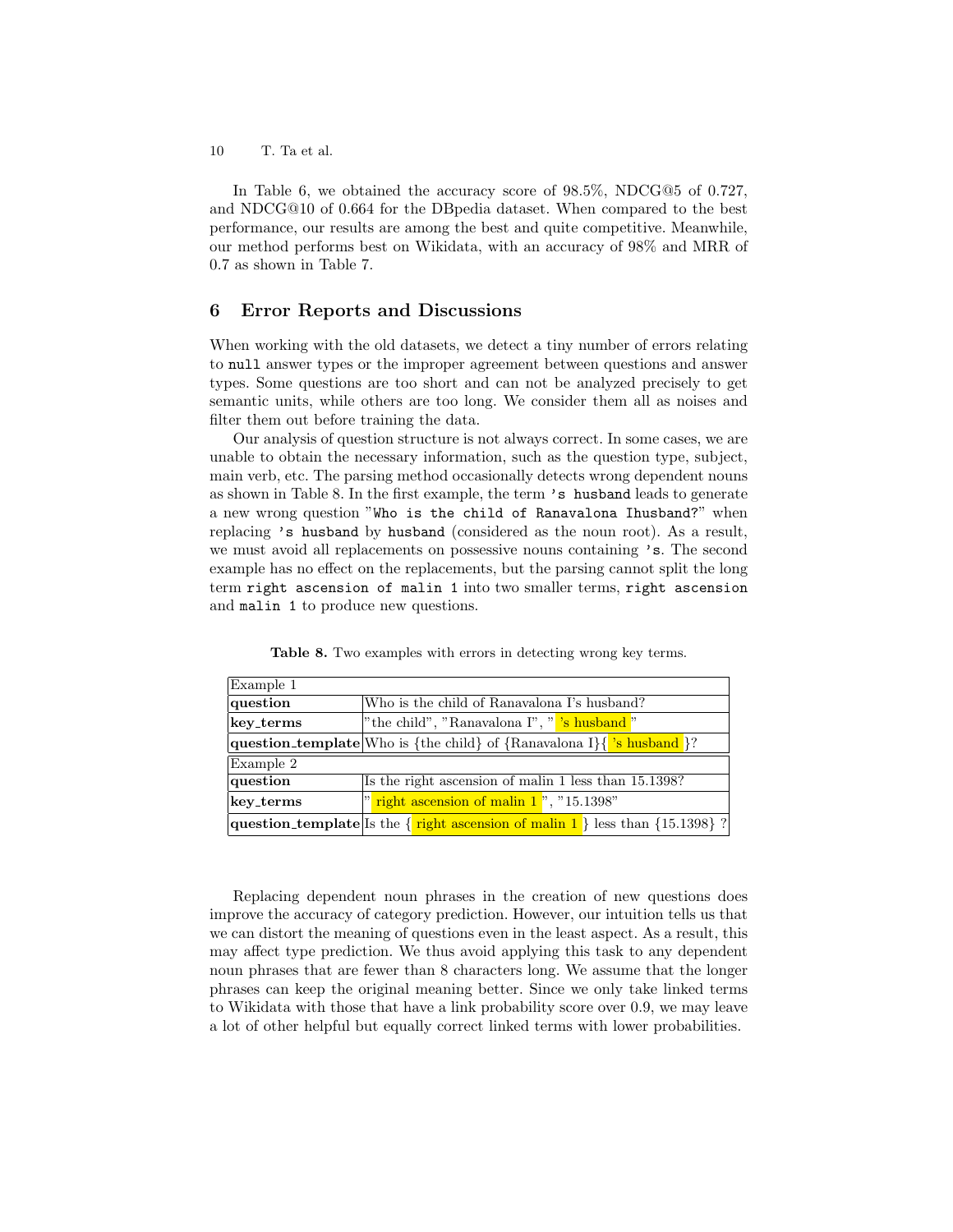Due to the occurrence of so many rare types, there are likely not enough rare types in the training set after splitting the data into training, testing, and validation sets. On one side, it helps the model's detection of similar types when the rare types do not appear. On the other hand, this splitting may have an impact on the performance of predicting rare types. Hence, we should place all data on the training set or retrain the model until the accuracy score achieves the best convergence across all sets.

In the DBpedia dataset, the performances are relatively low in comparison to other teams. This happens when we flatten answer type lists to strings, instead of having to use different models to detect single answer types based on their ranking.

# 7 Conclusion

In this paper, we participated in Task 1 of the SMART 2021 Semantic Web Challenge, category and type prediction of answers using a set of hint ontologies. We apply spaCy and TagMe to extract sentence components and linked terms from questions. By using a simple oversampling method based on replacements of linked terms and dependent nouns, we are able to expand the size of datasets about three times, targeting to have as many questions as possible, especially on rare answer types. Our project code can be accessed at GitHub<sup>7</sup>.

In the experiments, a pretrained BERT model, bert-base-cased, was used to train D1 and D2 datasets to predict answer categories and types. For DBpedia, NDCG@5 and NDCG@10 are 0.727 and 0.664 respectively, with an accuracy of 98.5%. The best results in the Wikidata dataset have an MRR score of 0.7 and an accuracy of 98%. We discover that BERT models perform well in multiclass and multilabel classification problems.

In the future, we will improve the analysis parsing of question structure and EL methods to add ontology information on top of the training data. We plan to test various neural networks or hybrid approaches to search for a superior method, as well as try to augment the dataset using entity linking methods and multilingual translation. Finally, the semantic relationships between answer types should be studied by linking to questions in order to minimize the number of types and infer the answer types effectively.

#### Acknowledgement

The work was done with partial support from the Mexican Government through the grant A1-S-47854 of the CONACYT, Mexico, and by the Secretaría de Investigación y Posgrado of the Instituto Politécnico Nacional, Mexico, under Grants 20211884, 20220859, and 20220553, EDI; and COFAA-IPN. The authors thank the CONACYT for the computing resources brought to them through the

<sup>7</sup> https://github.com/thangth1102/SMART 2021 Task1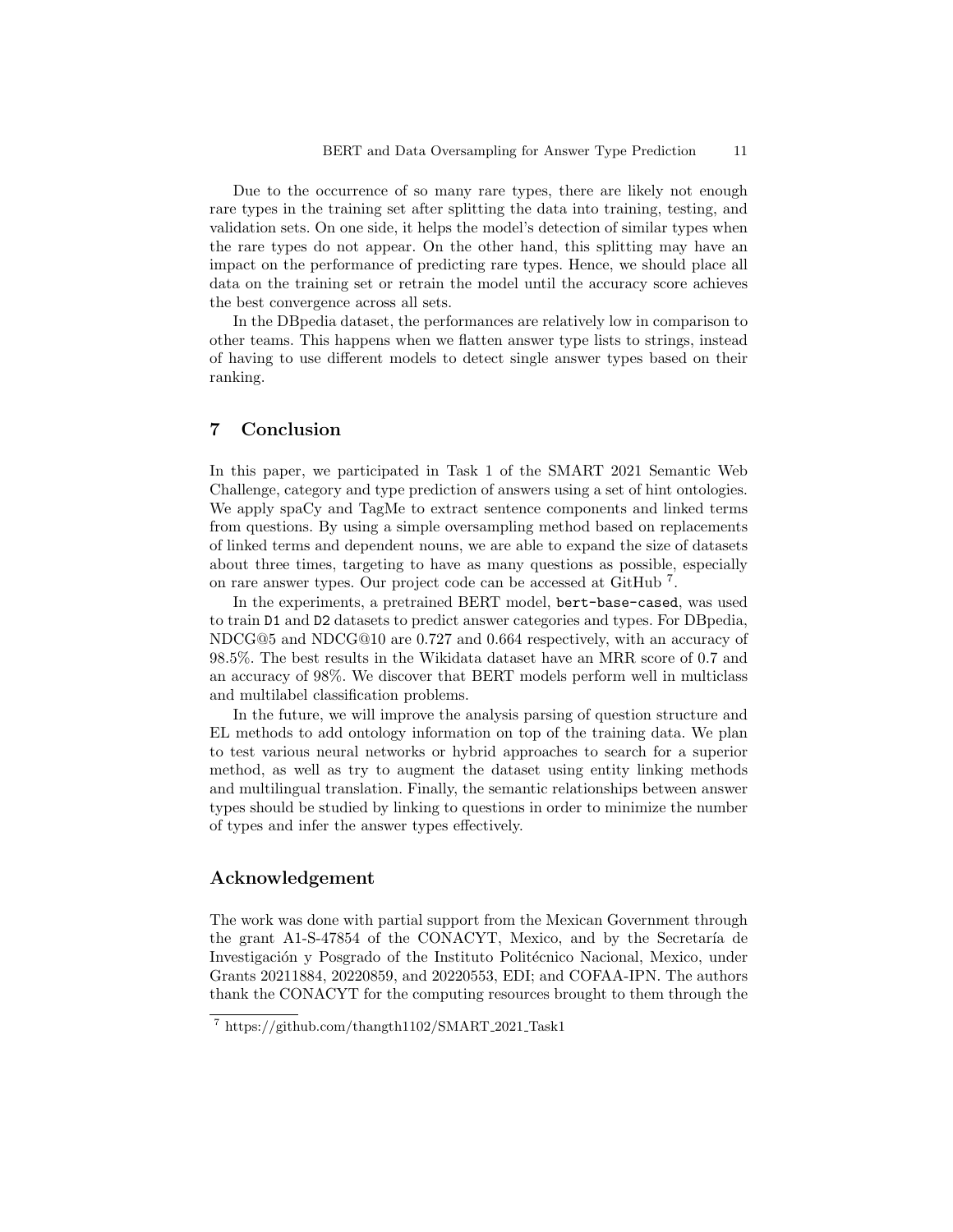12 T. Ta et al.

Plataforma de Aprendizaje Profundo para Tecnologías del Lenguaje of the Laboratorio de Superc´omputo of the INAOE, Mexico and acknowledge the support of Microsoft through the Microsoft Latin America PhD Award.

# References

- 1. Balog, K., Neumayer, R.: Hierarchical target type identification for entity-oriented queries. In: Proceedings of the 21st ACM international conference on Information and knowledge management. pp. 2391–2394 (2012)
- 2. Chawla, N.V., Bowyer, K.W., Hall, L.O., Kegelmeyer, W.P.: Smote: synthetic minority over-sampling technique. Journal of artificial intelligence research 16, 321– 357 (2002)
- 3. Demszky, D., Guu, K., Liang, P.: Transforming question answering datasets into natural language inference datasets. arXiv preprint arXiv:1809.02922 (2018)
- 4. Feng, S.Y., Gangal, V., Kang, D., Mitamura, T., Hovy, E.: Genaug: Data augmentation for finetuning text generators. arXiv preprint arXiv:2010.01794 (2020)
- 5. Ferragina, P., Scaiella, U.: Tagme: on-the-fly annotation of short text fragments (by wikipedia entities). In: Proceedings of the 19th ACM international conference on Information and knowledge management. pp. 1625–1628 (2010)
- 6. Fu, B., Qiu, Y., Tang, C., Li, Y., Yu, H., Sun, J.: A survey on complex question answering over knowledge base: Recent advances and challenges. arXiv preprint arXiv:2007.13069 (2020)
- 7. Han, E.H.S., Karypis, G., Kumar, V.: Text categorization using weight adjusted k-nearest neighbor classification. In: Pacific-asia conference on knowledge discovery and data mining. pp. 53–65. Springer (2001)
- 8. He, H., Bai, Y., Garcia, E.A., Li, S.: Adasyn: Adaptive synthetic sampling approach for imbalanced learning. In: 2008 IEEE international joint conference on neural networks (IEEE world congress on computational intelligence). pp. 1322–1328. IEEE (2008)
- 9. Kafle, K., Kanan, C.: Answer-type prediction for visual question answering. In: Proceedings of the IEEE conference on computer vision and pattern recognition. pp. 4976–4984 (2016)
- 10. Kobayashi, S.: Contextual augmentation: Data augmentation by words with paradigmatic relations. arXiv preprint arXiv:1805.06201 (2018)
- 11. Kowsari, K., Jafari Meimandi, K., Heidarysafa, M., Mendu, S., Barnes, L., Brown, D.: Text classification algorithms: A survey. Information 10(4), 150 (2019)
- 12. Lan, Y., He, G., Jiang, J., Jiang, J., Zhao, W.X., Wen, J.R.: A survey on complex knowledge base question answering: Methods, challenges and solutions. arXiv preprint arXiv:2105.11644 (2021)
- 13. Mihindukulasooriya, N., Dubey, M., Gliozzo, A., Lehmann, J., Ngonga Ngomo, A.C., Usbeck, R., Rossiello, G., Kumar, U.: Semantic answer type and relation prediction task (smart 2021). arXiv (2022)
- 14. Nikas, C., Fafalios, P., Tzitzikas, Y.: Two-stage semantic answer type prediction for question answering using bert and class-specificity rewarding. In: SMART@ ISWC. pp. 19–28 (2020)
- 15. Ojo, O., Ta, T., Adebanji, O., Gelbukh, A., Calvo, H., Sidorov, G.: Automatic hate speech detection using deep neural networks and word embedding. Computación y Sistemas 26 (2022)